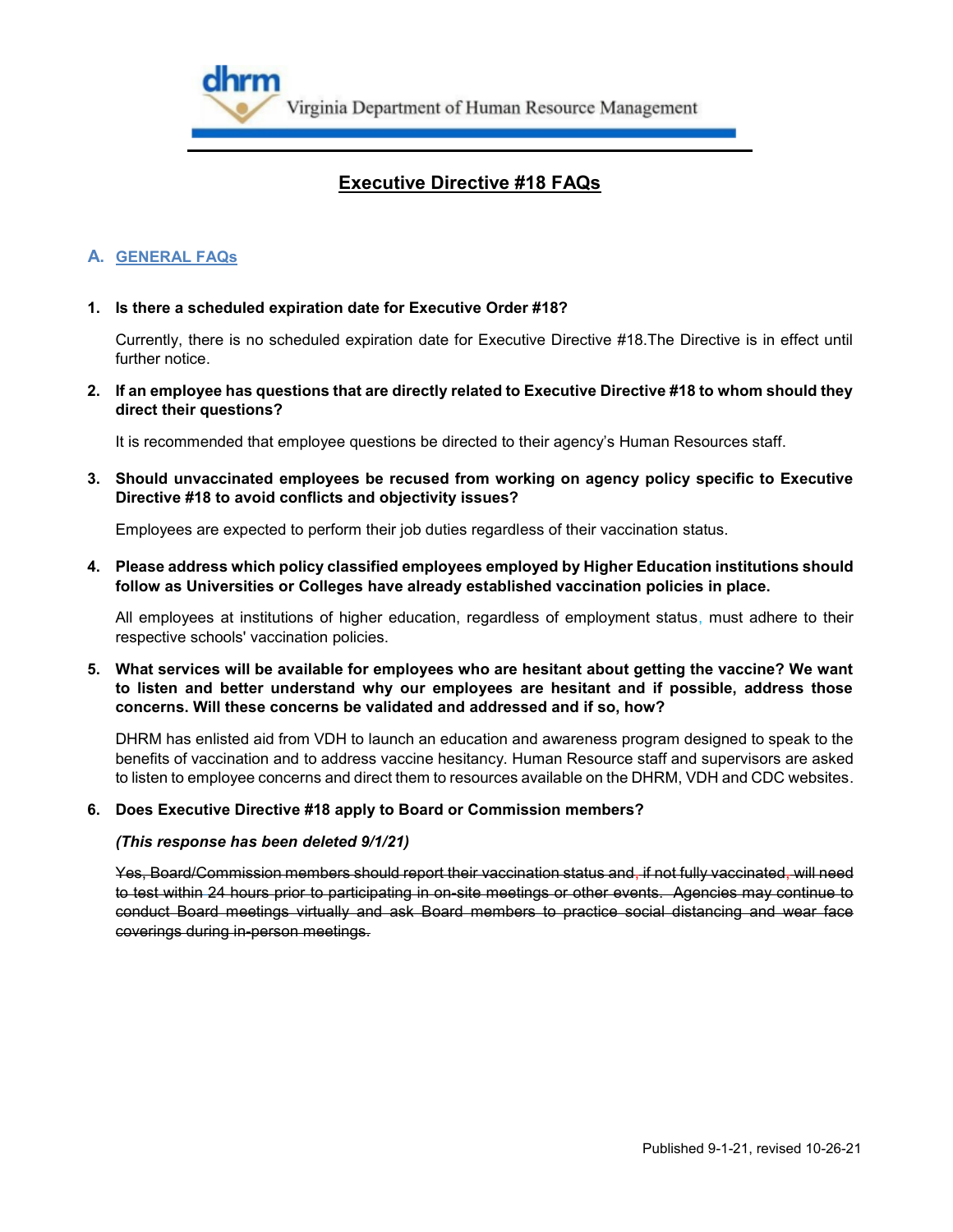

## **7. Is there a policy to screen COVID-19 symptoms for employees and visitors?**

The DOLI permanent standards provide the governing policies for agencies to follow. Agencies should follow the guidance disseminated by DGS and VDH regarding screening for COVID-19 symptoms and the DOLI permanent standards for workplace safety. Agencies should continue to follow their usual safety protocols already in place. ED #18 adds another layer of protection for employees and the customers we serve. Prior to a shift and on days employees are scheduled to work, employees should self-monitor their symptoms by checking their temperatures and using the questions provided by VDH before reporting to the workplace or performing public-facing duties.

## **8. Are volunteers, student interns, and work-study students expected to comply with Executive Directive #18?**

Agencies with volunteer programs, work-study students, and unpaid student intern must include these individuals in their vaccination status assessments. Individuals who are not fully vaccinated and report to the agency facilities or are engaged in public-facing duties are required to provide the agency with weekly testing results. Note: Work-Study students at universities will need to follow their Higher Education Institution's COVID-19 vaccination policy.

## **9. What form of discipline should be issued to employees who refuse to show proof of vaccination / be tested / wear a mask? Can employees be terminated for failing to comply?**

An employee's failure to disclose their vaccination status or if not fully vaccinated, refuse to wear a mask or comply with weekly testing requirements will be subject to the Commonwealth's Standards of Conduct. These standards apply to all positions covered by the Virginia Personnel Act, including non-probationary fulltime and part-time classified and restricted employees. Agencies may use this policy as a guide for evaluating the workplace conduct of employees who are not covered by the Virginia Personnel Act, such as wage employees, probationary employees and employees expressly excluded from the Act's coverage.

Each situation must be carefully evaluated on the individual facts and circumstances prior to making a determination to issue disciplinary action. In accordance with the Standards of Conduct policy, employees must be notified in advance of the alleged offense and provided with an opportunity to respond to the allegations within a reasonable timeframe. The employee's failure to provide a response should not deter agencies from proceeding with the disciplinary action. Typically, an employee's refusal to provide their vaccination status or, if unvaccinated wear a mask appropriately, and/or comply with testing requirements may be considered as a Group II safety violation. Continued refusals or safety violations may result in an additional Group II.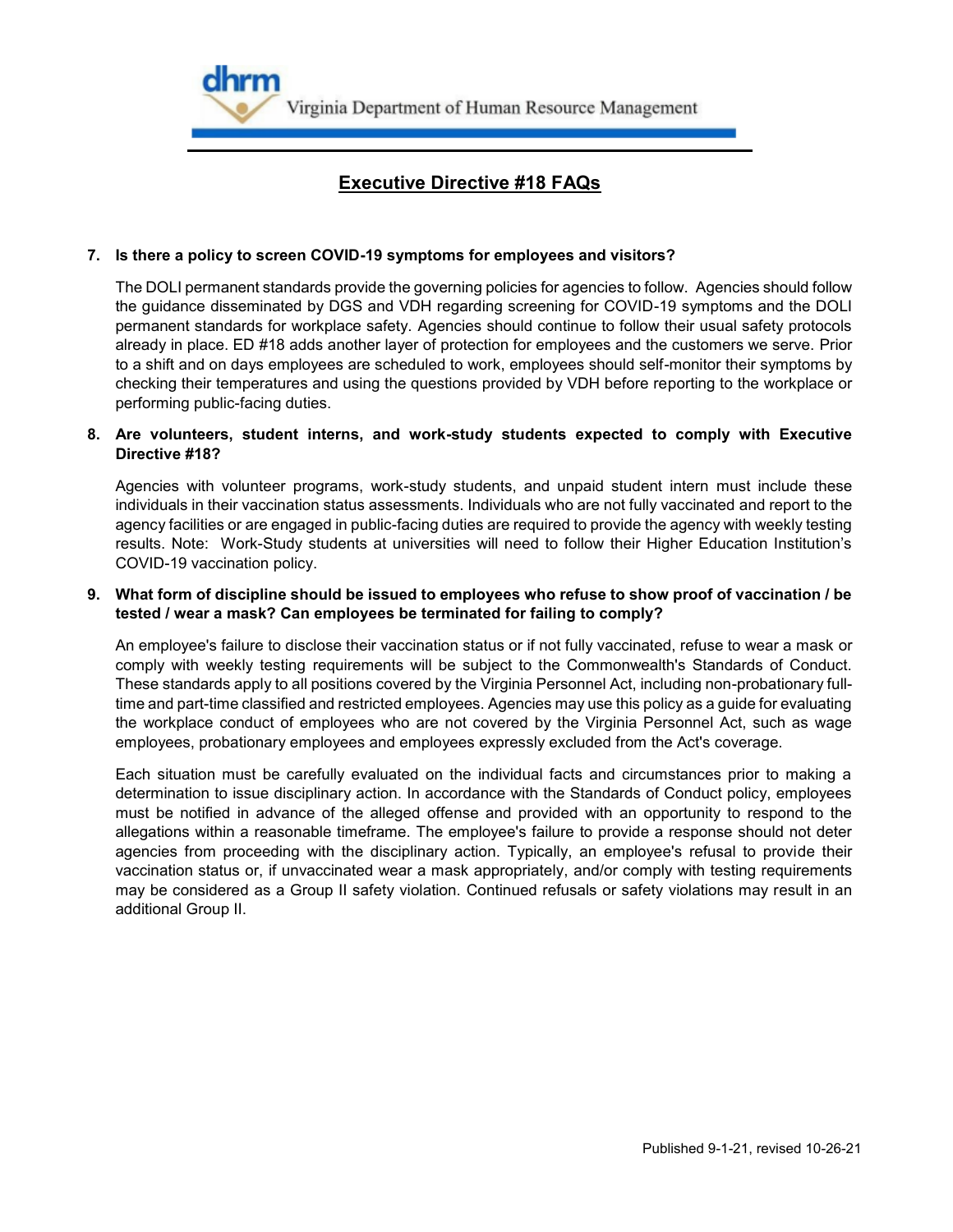

# **B. MASKING and SAFETY MEASURES**

**1. What positions in the agency are going to be responsible for enforcing the mask requirement (e.g., supervisors, managers, executive leadership, vaccine coordinator, other)?**

Supervisors and managers are responsible for ensuring that all of their direct reports follow the Agency's safety measures specific to COVID-19.

**2. Will masks be required for employees who are working in the office or other worksites?**

Executive Directive #18 notes that employees, contractors and others who are not fully vaccinated must wear a face mask that fully covers their nose and mouth while working onsite or performing public facing job duties.

**3. For individuals required to wear their mask while working on-site, will masks be required while they are working in their cubicle/office or just in the worksite's commonly shared spaces such as hallways, break rooms, and during meetings?**

Face coverings/masks should be worn when one cannot maintain a distance of at least six feet whether inside or outside. Employees entering the building, taking the elevator, and walking to their office, work space or other commonly shared areas (restrooms, break rooms, supply rooms, etc.) must wear a face mask. When occupying a workspace that provides for social distancing, there is no need to wear a face mask (such as an enclosed office, large warehouse, etc.)

**4. Can agencies require visitors, volunteers, interns or other individuals to wear a face covering or mask while interacting with agency employees on site?**

#### *(This response updated 9/3/21)*

Agencies are encouraged to follow the Executive Directive #18's guidance on face masks. Effective 9/1, visitors who are not fully vaccinated must wear a face mask in all DGS owned and operated buildings. Interns and volunteers who are not fully vaccinated are expected to wear face masks that fully cover their nose and mouth while in the workplace or while performing public-facing duties.

#### **5. Can an agency mandate masking in their facility for all individuals?**

Please follow the guidance in Executive Directive #18 which establishes the requirement for face masks for individuals who are not fully vaccinated.

#### **6. Can an employee voluntarily wear a mask at work regardless of their vaccination status?**

Yes.

# **7. What is going to be the interaction protocol knowing that some people aren't vaccinated and some are? What precautions will be in place for employees to lessen the chance of exposures to COVID-19?**

The Agency's safety measures for COVID-19 must be followed by all employees who are working on-site or performing public facing duties. Supervisors will be informed of their direct reports' vaccination status so that they may enforce the directive's requirements.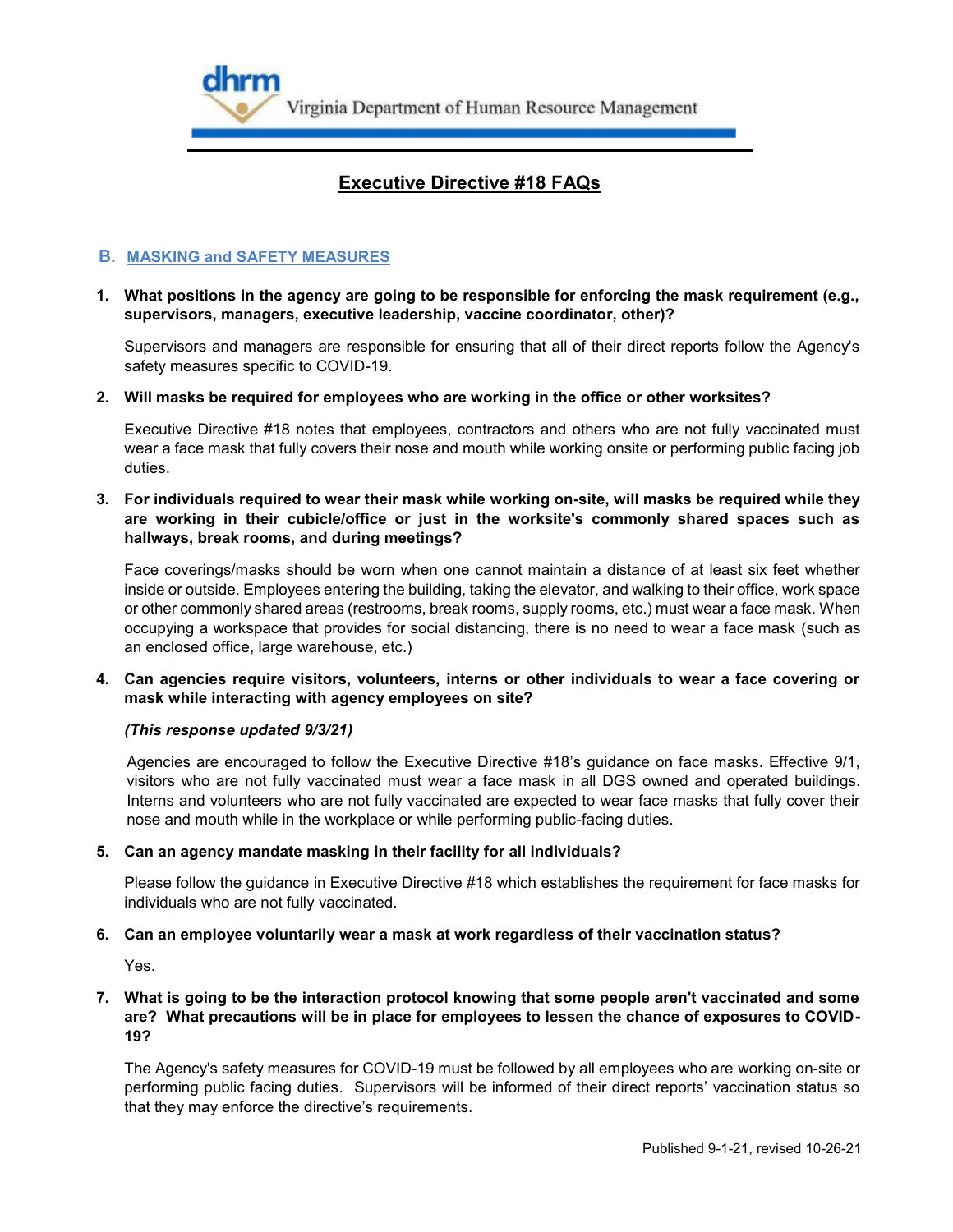

**8. Are unvaccinated individuals going to have to wear a badge identifying themselves as unvaccinated?**

No.

# **C. TESTING**

**The Virginia Department of Health and the Department of General Services are preparing information regarding types of testing available and any proposed bulk procurements. This guidance will be sent to the agencies directly**.

# **1. Can employees who are not fully vaccinated be tested for COVID-19 antibodies?**

Agencies must act prudently and follow VDH guidance in deciding which tests will be administered to meet their business needs. VDH has advised that antibody testing does not meet the requirements of ED #18.

# **2. If an employee presents documentation that they have the antibodies for COVID-19, do they still need to report their vaccination status and, if not fully vaccinated, be required to submit to weekly testing for COVID-19?**

All employees must disclose their vaccination status**.** Those who are not fully vaccinated are subject to the testing requirements in order to work on-site or perform public-facing duties. This applies regardless of whether they have already had COVID.

## **3. Are unvaccinated individuals who have had COVID-19 within the last 90 days provided an accommodation for the weekly testing requirement?**

Employees who have had COVID-19 and are not fully vaccinated may be temporarily accommodated and not expected to participate in the weekly COVID testing until the 90 calendar day period concludes. Employees who were positive for COVID-19 prior to the 90 calendar days should either be fully vaccinated or submit to weekly testing for COVID-19. The CDC recommends that individuals who have had COVD-19 get the vaccine.

# **4. Do employees have to sign a consent form prior to the weekly COVID-19 testing?**

It is a best practice to inform employees who are not fully vaccinated of the Agency's testing procedures and encourage them to sign a testing acknowledgement form. A Testing Acknowledgement template is available on DHRM's website. An employee's refusal to sign the acknowledgement form does not recuse the individual from the weekly COVID-19 testing requirements. Agencies must maintain and retain the testing acknowledgement forms in separate files from the official personnel record in accordance with the storage and retention procedures for medical documentation. If lab testing is required, employees will be provided with a relevant consent form by the vendor/laboratory.

# **5. Is the employee personally responsible for any associated costs for weekly testing?**

Testing for those not fully vaccinated is a condition of employment and the agency must bear the costs associated with the testing. Employees will not be responsible for the costs associated with testing if they follow their Agency's testing protocols.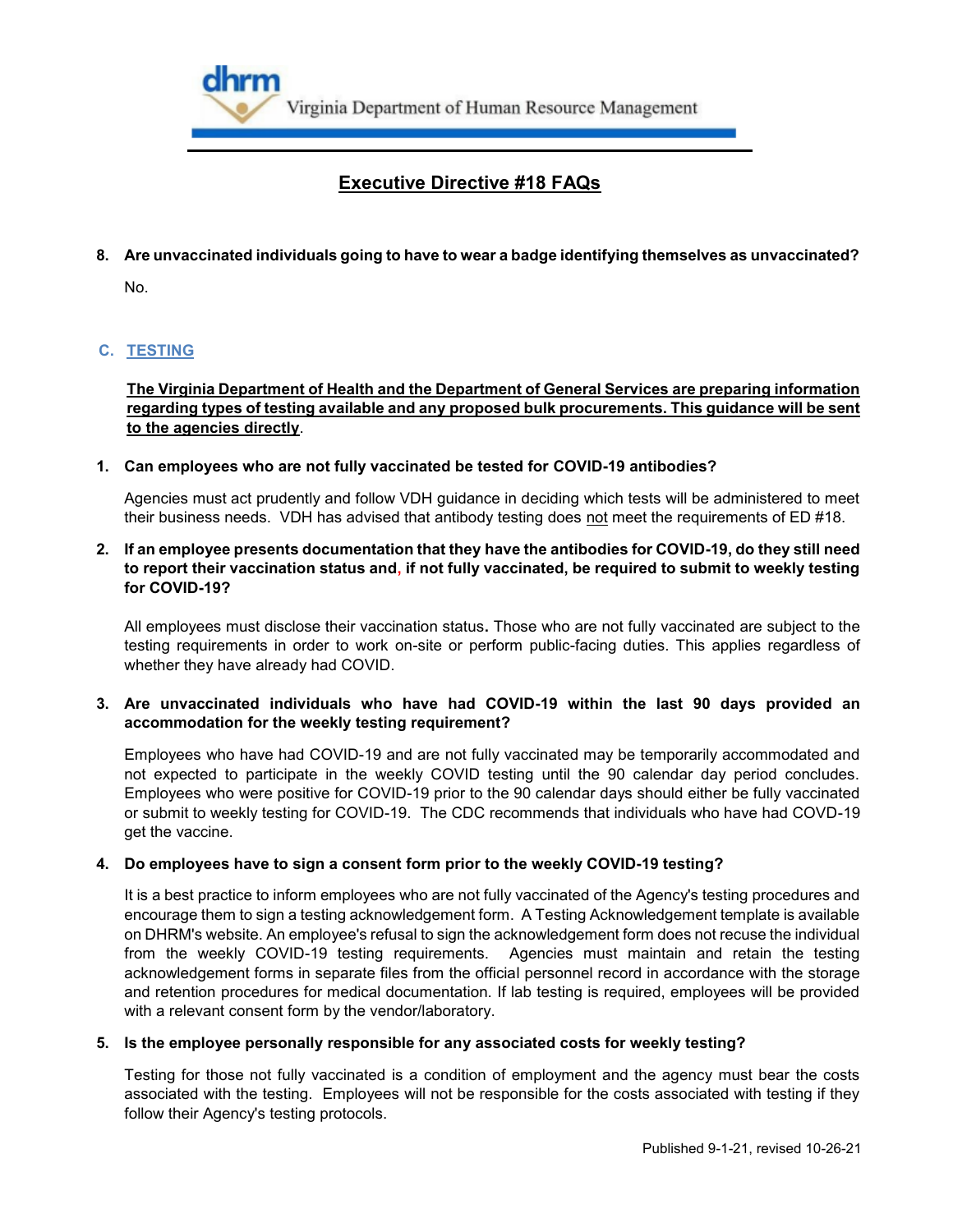

# **6. Will employees be tested in their doctors' offices or at certain labs, charging their health insurance? What if there are co-pays?**

Agencies will communicate their testing procedures to employees. Agencies will bear the costs of weekly testing. Testing costs will not be charged to the state health insurance plan.

**7. Will agencies be provided any funding to assist with the costs associated with the required testing for employees who are not fully vaccinated?**

Agencies must initiate their testing program using agency funding and are advised to carefully document expenditures specific to Executive Directive #18's requirements in the event that additional funding is made available. Agencies are encouraged to discuss funding needs with their respective points of contact at the Department of Planning and Budget.

### **8. What is the employee's status when unable to schedule a test in a timely manner or while waiting for test results? May agencies permit telework for these circumstances?**

#### *(This response updated 9/1/21)*

This is contingent upon the type of COVID-19 testing the agency determines is a best fit for their agency's needs. Testing arrangements/appointments should be made in advance. Employees who are unable to get a test scheduled should not be penalized if efforts were made to locate testing at alternative locations in the immediate area (within 50 miles). Employees required to travel beyond their normal commute to the office to be tested are eligible for mileage reimbursement in accordance with DOA's policies. Telework may be an option for certain positions as determined by the Agency. This is applicable for situations when the testing results are not immediately available.

When teleworking is not feasible, agencies must use their best judgment and discretion to determine if an employee can safely return to the workplace while waiting for the results of surveillance testing. Employees' return to the workplace is best supported in workplace situations that can maintain social distancing and other safety measures (consider large warehouses, staggered occupancy in work stations, etc.) If such safety measures cannot be maintained, then agencies are encouraged to place the employee on paid administrative leave pending test results.

## **9. Are agencies responsible for arranging and scheduling the weekly COVID-19 testing or will employees need to schedule their tests?**

This may vary from agency to agency. Agencies will communicate their testing procedures and reporting requirements to those required to be tested. Testing must be done in routine intervals of 7 days. Employees who test on a Friday should next test the following Friday.

#### **10. When should Agencies begin testing for their employees who are not fully vaccinated?**

The expectation established in the Executive Directive is that weekly testing for employees who are not fully vaccinated shall begin effective September 1 or as soon as possible thereafter.

#### **11. What are the recommended testing options for agencies (PCR, Rapid, Home tests)?**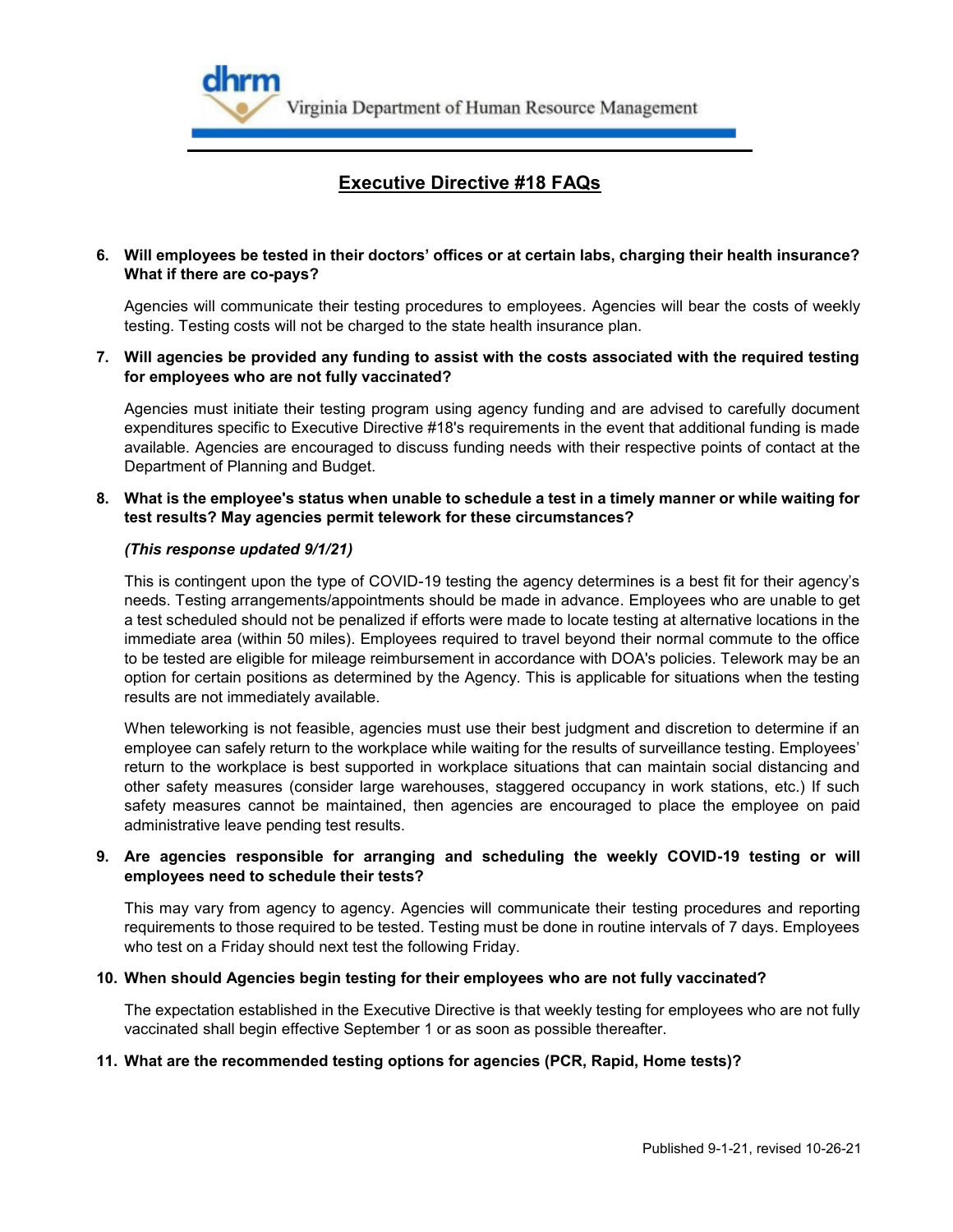

Employee testing options for agency consideration are outlined on VDH's website. This information is referenced in the Employee Testing Options for Agencies document on DHRM's website. Additional guidance from DGS regarding available vendors is forthcoming.

## **12. May Agencies establish on-site testing programs?**

This depends upon the type of agency, the type of testing that will be done, and the resources the agencies have. Most agencies do not have the resources to establish on-site laboratory testing that meet the appropriate laboratory credentialing.

## **13. Are there state-approved vendors for required testing?**

DGS is in the process of communicating information to agencies specific to existing vendors that provide services that may be needed to implement ED#18.

### **14. What is the guidance for accepting the results of home tests that are not proctored and do not offer date or time stamps? These test results may be easily manipulated.**

Agencies may elect to implement proctored tests to ensure the results are valid. However, this may create an administrative burden on the staff assigned to monitor this testing as it will need to be conducted privately. Some agencies have elected to use self-administered tests to meet their logistical and budgetary constraints. Those using these tests are typically requiring more frequent testing.

VDH notes that self-administered tests which are not observed may not be reliable due to user error. Agencies are to communicate how employees are to submit test results and employees should be reminded that providing false information may make them subject to disciplinary action under the Standards of Conduct.

#### **15. What is the applicable time frame for test results for the following week? If a test is taken on Tuesday, do the results apply until the following Tuesday?**

Tests must be administered every seven days. Agencies are encouraged to establish a staggered testing schedule for employees so there is minimal disruption to business operations. Employees returning from a week of leave for any reason will need to complete a test 24-hours prior to re-entering the work place or performing public-facing job duties.

# **16. Will the state be leveraging any infrastructure to accomplish testing? Some agencies have a significant population of unvaccinated employees, many in rural areas without access to close medical facilities.**

At this juncture, there is not a plan in place to provide centralized testing services to agencies.

#### **17. Will the testing results be shared with agency managers/supervisors?**

Access to vaccination and testing information should be limited to those having business reasons to know. Supervisors and managers will be advised of positive test results to further assess potential exposures to others who may have been in close contact with the employee who tested positive. Every effort must be made to communicate positive exposures in a confidential manner. Requirements for employer reporting of positive tests to DOLI/VDH are still in force.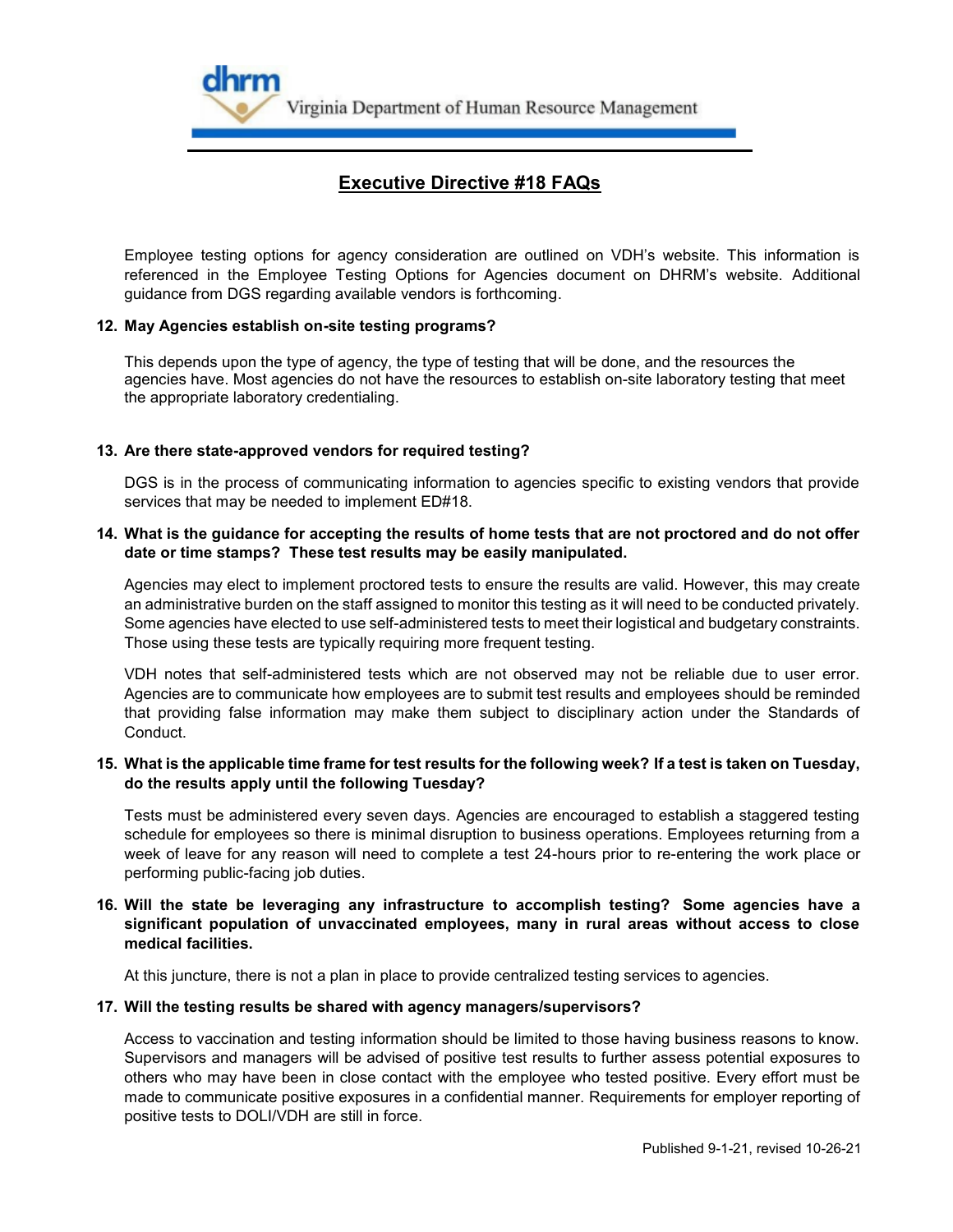

# **18. What is the guidance regarding employees who are scheduled to test during normal work hours? Please advise regarding their pay or leave status.**

Because this is a condition of employment, agencies shall consider employees who are participating in testing to be in a work status. Barring unusual circumstances, Agencies using rapid tests may establish a minimum standard timeframe for employees to complete the testing requirement with the understanding that there may be circumstances that influence the time needed. PCR testing conducted at a medical facility, pharmacy, or public health testing center may require more time due to the volume of individuals scheduled for testing. Agencies are encouraged to be flexible in adjusting work schedules as needed to accomplish testing while also minimizing any overtime liability. Time spent being tested should be counted as worked time.

#### **19. Does the employee still need to get weekly testing if they remain in a full-time telework status?**

Full-time remote workers are not subject to weekly testing but, if unvaccinated, will be required to test if there is a need to enter the workplace. Full-time teleworkers may be required to enter the work-site or perform public-facing duties from time to time. When this occurs, if the employee is unvaccinated, they must be tested before admission to the work-site or involvement in public-facing duties.

# **20. If someone (vaccinated or unvaccinated) returns to the workplace from travel to another state or country where high or substantial transmission is prevalent, will they be required to be tested before returning to the workplace?**

It's important to note that, currently, transmission rates are at the substantial to high rates in most of Virginia's counties and localities. Employees who are not fully vaccinated and returning from leave or business travel for the agency will need to submit to COVID-19 testing no more than 7 days from the date of their last COVID19 test or 24 hours prior to returning to the work-site or performance of pubic-facing job duties.

## **21. If an employee who is not fully vaccinated is on leave for a week will they be required to be tested while on leave before they can return to work?**

Employees who are not fully vaccinated and on leave for a week are not required to test during that sevenday testing period. If they do not return from leave before the next scheduled test day, then they will need to test at least 24 hours but not more than 7 days before they return to work.

Employees must be tested every 7 days or in intervals that are as consistent with this 7-day period as possible. If they have missed their weekly testing day, they must be tested in advance of the return to the work-site. Generally, this will mean at least 24 hours in advance unless rapid tests are being used and results can be provided much sooner.

#### Examples:

Cameron's scheduled workweek is Monday through Friday. Cameron's assigned testing day is Wednesday.

- Cameron is tested on Wednesday and is on annual leave Thursday and Friday and the following Monday. Cameron returns to the work-site on Tuesday and undergoes testing again on Wednesday.
- Cameron is tested on Wednesday and is on annual leave the following week from Monday through Friday. Cameron is not required to be tested on the Wednesday when on leave. However, Cameron must be tested prior to returning to work the following Monday.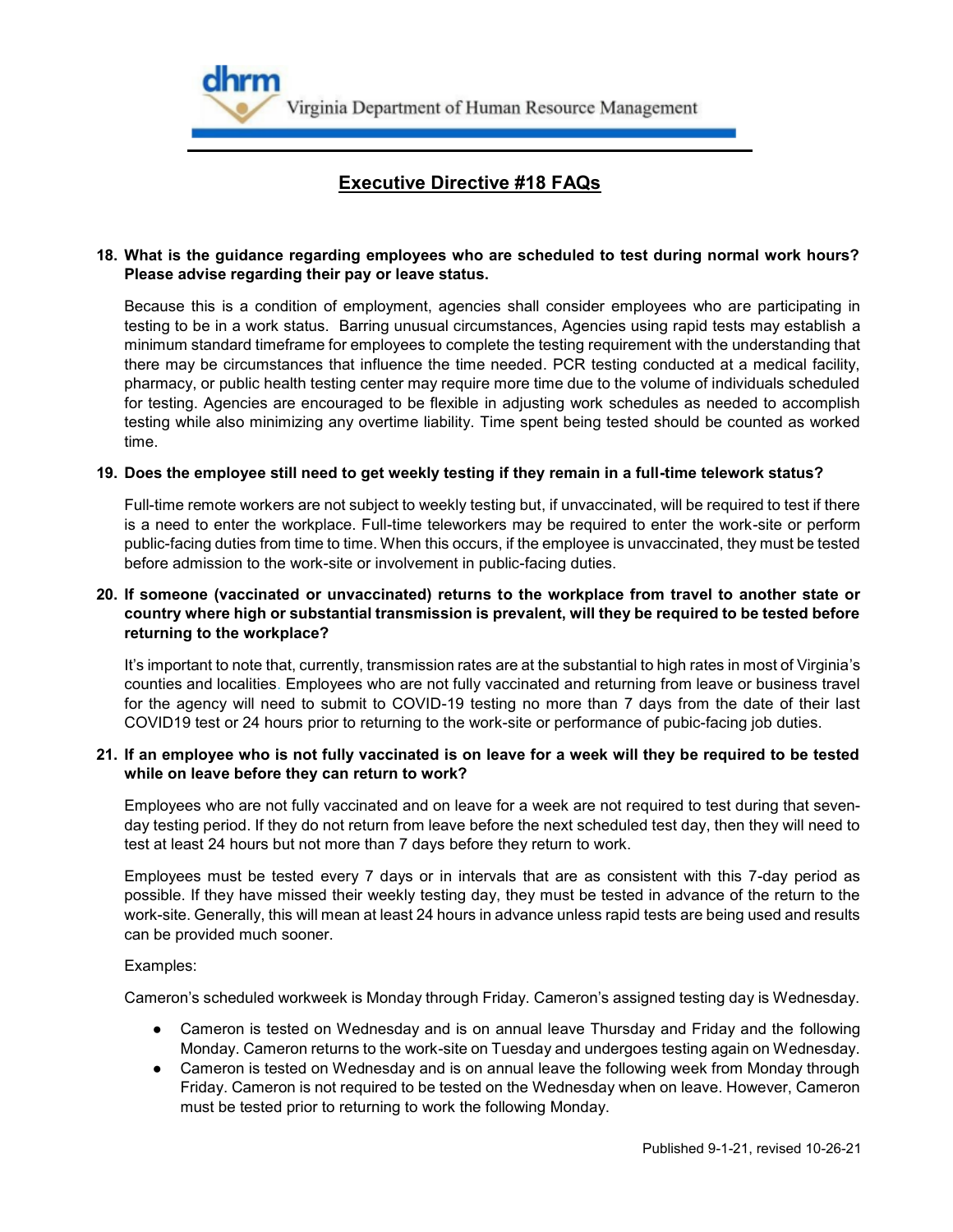

● Cameron is on annual leave on Wednesday. Cameron should be tested on Thursday before returning to the work-site.

# **22. What happens if an employee is on a short-term disability claim for three months, is not fully vaccinated, and has been released to return to the work-site or perform public-facing duties?**

Employees who are required to be tested must be tested before returning to the work-site or performing public-facing duties at least 24 hours but not more than 7 days before the employee returns to the worksite or begins performing public-facing job duties.

## **23. Please address accommodations for employees who may have medical conditions/disabilities or have sincerely-held religious beliefs. Will they be allowed to work remotely?**

Please see the Guidance for HR Professionals – Accommodations in Connection to Testing for COVID-19. Executive Directive #18 states that employees who are not fully vaccinated (regardless of the reason) are required to participate in weekly COVID-19 testing. Accommodation requests should be considered only if there is a medical condition/disability or sincerely-held religious belief that precludes TESTING. There may be alternate testing methods that can serve as an accommodation. Remote work arrangements are specific to the position's duties and agencies business needs.

#### **24. If an employee is pregnant, are they required to participate in the weekly testing requirement?**

Employees who are pregnant and unvaccinated will be subject to the weekly testing unless they present an accommodation request due to their medical condition/disability or sincerely –held religious belief related to TESTING.

#### **25. After September 1, but before our testing protocol is in place, can we allow or require unvaccinated employees in the workplace if they wear a mask and social distance?**

Yes, even after September 1 testing protocols are in place, employees who are not fully vaccinated are permitted (and can be required) to report for duty in their assigned workplace as long as appropriate Safe at Work protocols are followed. Employees who are not fully vaccinated are required to wear a face mask that covers both their nose and their mouth while performing duties that do not allow for six feet of social distancing to include the performance of public facing job duties.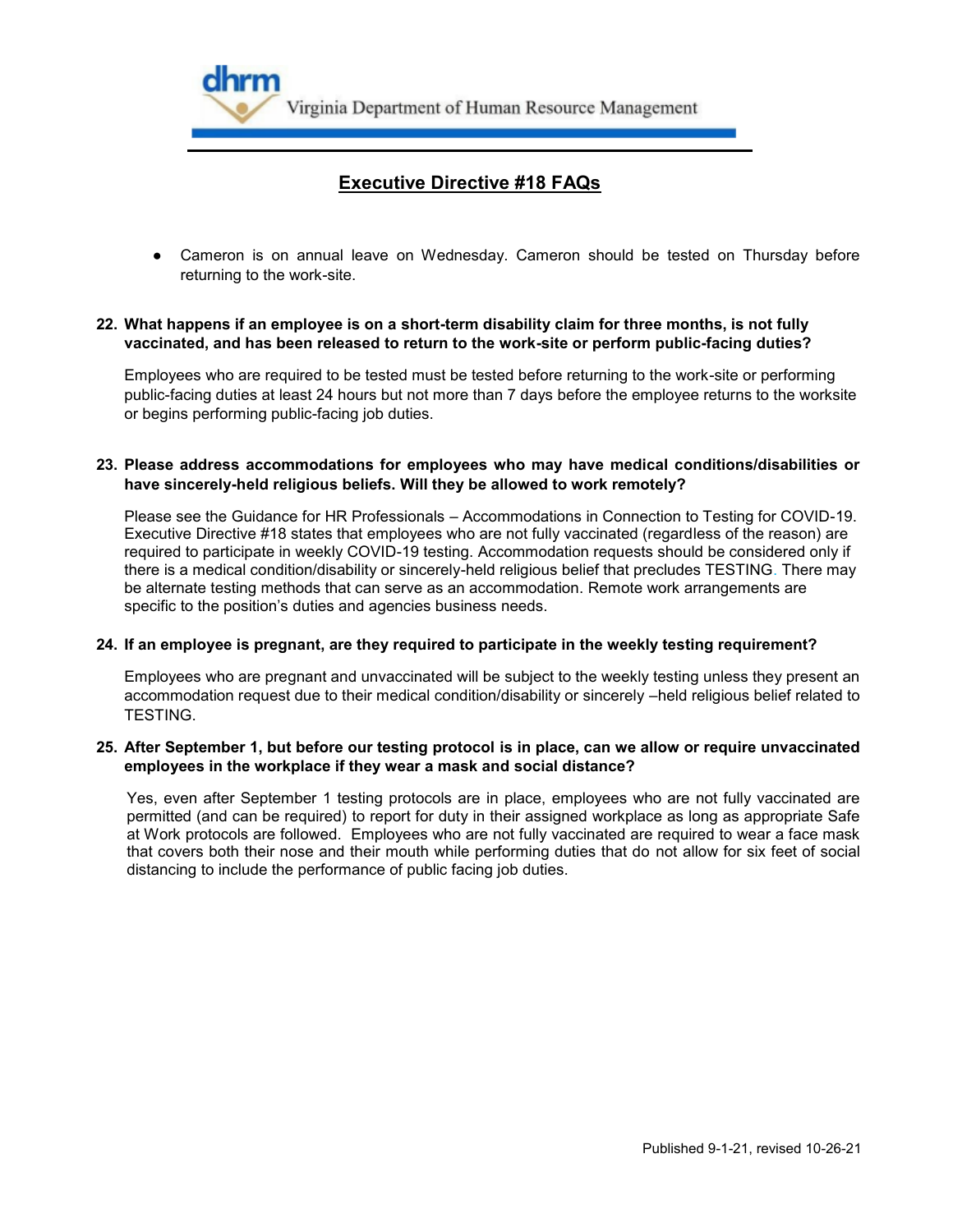

# **D. CONTRACTORS**

# **1. What is the recommended process for ensuring that contractors (e.g., security personnel, temporary workers, cafeteria workers, maintenance, IT contingent workers, etc.) are following the requirements in Executive Directive #18?**

Contract workers engaged through a state contract who work on-site or perform public-facing services on behalf of state agencies must disclose their vaccination status to their employers (the contracting vendor that employs them.) Contracting vendors must certify to the agencies that contract workers who work onsite or perform public-facing services are:

1. Fully vaccinated; or

2. If not fully vaccinated, require their employees to wear a mask, maintain social distancing, and adhere to all other agency safety protocols while working on-site or engaged in-person with the public.

There is no testing requirement imposed on contractors by the ED.

# 2. **What is the appropriate action for contractors who are not in compliance with Executive Directive #18 requirements?**

Agencies must engage with the contracting vendor or the employer of the contracted worker and advise that the contracting vendor's employee is not adhering to the safety requirements for contractors request the removal of the contract workers from the worksite until they are in compliance.

## **3. Can agencies mandate that the contracting vendor send only individuals who are fully vaccinated to work on-site at the agency?**

The contracting vendor must certify to the contracting agency(-ies) that their employees are compliant with the requirements of Executive Directive #18 and this guidance as it applies to contract workers covered by the directive. See the Interim Guidance for Contractors distributed to agencies on 8/14/21.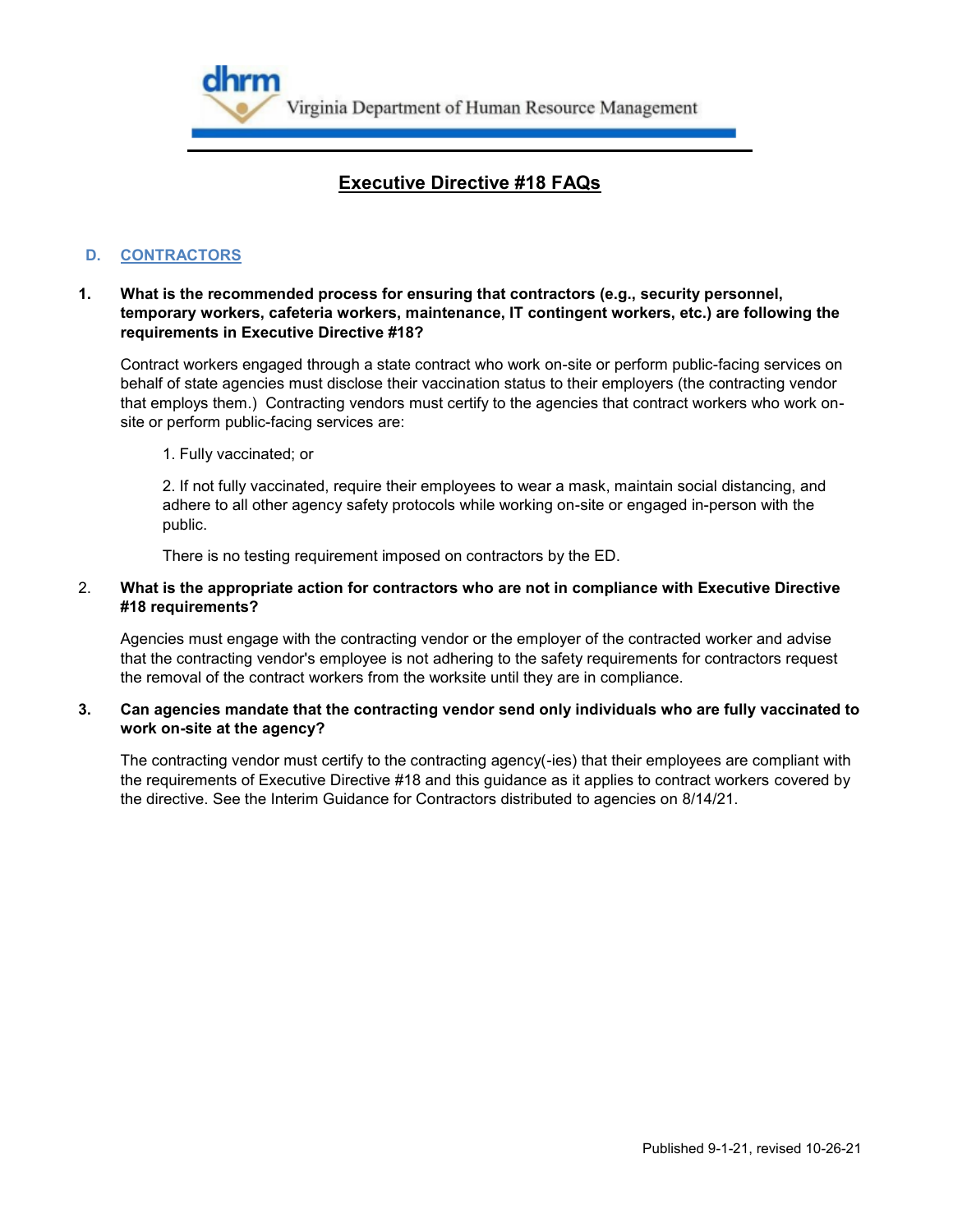

# **E. TELEWORK and MISCELLANEOUS**

# **1. If an employee experiences serious adverse side-effects from taking the COVID-19 vaccine will the employee be covered by Worker's Compensation?**

Employees who elect to get a COVID-19 vaccine in response to Executive Directive #18 and subsequently suffer an illness or injury attributable to the vaccine that requires medical treatment may be covered under Workers' Compensation. Employees should report all work-related injuries/illnesses to their agency as quickly as possible and agencies must follow the standard procedures for processing employee injury/illness claims for appropriate review.

## **2. Can agencies offer incentives for those not vaccinated to become vaccinated to improve compliance in ways that are not punitive?**

Agencies may offer incentives to encourage employees to become vaccinated. However, there is no statewide incentive program being offered at this time.

#### **3. Are we allowed to ask candidates during the interview process if they are vaccinated?**

Questions regarding vaccination status must not be asked or raised during employment interviews nor shall questions regarding vaccination status be included as a supplemental question in the Recruitment Management System or related recruiting systems. This information may be discussed with the candidate only after a job offer has been extended. The state's requirements for vaccination disclosure and testing for employees who are not fully vaccinated must be included in the job announcement and within the offer letter.

Such language may include: *The Commonwealth of Virginia requires all Executive Branch employees,*  including new hires, rehires or transfers to disclose their vaccination status upon hire. Disclosure of *vaccination status (and for those fully vaccinated, proof of vaccination) will be required during new employee orientation on your first day of work. If you are not vaccinated for any reason or choose not to disclose your vaccination status, you will be required to be tested for COVID-19 once per week on an indefinite basis. If you have questions, please contact the Human Resource Office.*

### **4. Is DHRM considering adding to the standard Employment Application notice of the Commonwealth's stance on vaccination/testing to put applicants on notice of these requirements (much like a background check requirement)? If not, are agencies able to do so?**

There are no immediate plans to change the State's Application for Employment. Job Announcements must include a notification that the Commonwealth of Virginia is requiring employees to disclose their vaccination status and if not fully vaccinated to participate in weekly testing for COVID-19. See the suggested language in the above response.

## **5. How will new employees be on-boarded?**

Employees should be on-boarded according to the agency's onboarding practices. Agencies must inform new employees in their offer letters of Executive Directive #18's conditions prior to on-boarding. New hires, rehires, and transfers to a new state agency must complete the Vaccination Status Form and submit their vaccination documentation. If the employee is not fully vaccinated, then the weekly testing requirements will apply. Be sure to include information regarding the process for requesting an accommodation to testing for a religious belief or a medical condition/disability.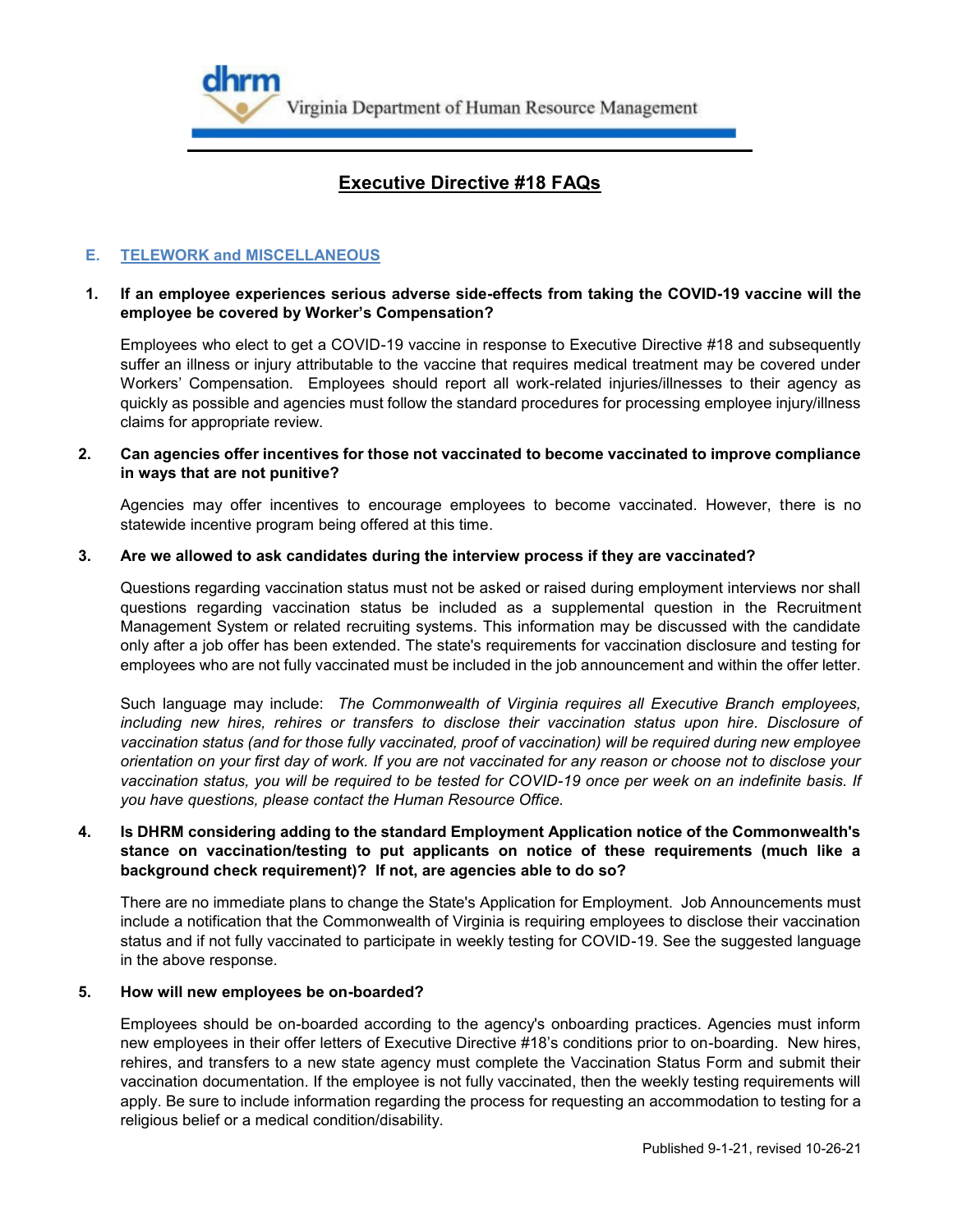

## **6. What happens if an employee works at two separate agencies - one full-time and one wage?**

Employees who work at two separate agencies should follow the requirements specific to each agency.

**7. How do we monitor the status of state employees who are required to attend meetings or perform work that occurs at another agency's work place?** 

It is the employing agency's responsibility to ensure their employees' compliance with Executive Directive #18 to include testing requirements and adherence to COVID-19 safety protocols.

**8. Are employees who work remotely on a full-time basis required to be vaccinated or tested? What is the requirement for hybrid teleworkers who report to the worksite on established days during the workweek or those that may be required to report to the work site on occasion for Agency business needs?**

All Executive Branch employees are required to disclose their vaccination status regardless of their participation in remote work. If an employee who is not fully vaccinated is working remotely for 100% of their workweek, the weekly COVID-19 test is not required. However, Hybrid-Teleworkers or those that may be required to work onsite for any part of a workday must participate in the weekly COVID-19 testing requirement and present the testing results prior to reporting on-site. Employees who perform public-facing job responsibilities at other locations will also be required to participate in weekly testing requirements (e.g., Inspectors, Investigators, TAX Auditors, etc.)

#### **9. Does this apply to employees who live or work remotely from another state or country?**

Employees who are not fully vaccinated and who live in another state and work on-site for the Commonwealth are subject to the weekly COVID-19 testing requirements as outlined in Executive Directive #18. Employees who are not fully vaccinated and who live in another state or internationally and work remotely full-time are not subject to the testing requirements in the Executive Directive. Should Agency business needs dictate that the employee must report to an on-site workplace or perform public-facing job duties, then the required testing for COVID-19 must occur. Agencies are reminded to apply the laws/regulations specific to the remote work location.

#### **10. Will state agencies continue to offer the option to telework?**

The continuation of telework is an agency business decision and is applicable only to those positions whose job duties support a telework model. Agencies may or may not adjust their plans for returning employees to on-site work based upon their business operational needs. All agencies are expected to implement their safety plans for ensuring a safe work environment and employees will be expected to comply with their Agency's policy and protocols for safety/health. Telework should **not** be considered as an option for those who are not fully vaccinated simply to enable them to avoid weekly testing.

## **11. Will employees who are teleworking as an accommodation for a medical condition/disability, be required to submit their vaccination status and participate in weekly testing?**

The Vaccination Status Disclosure is required for all employees regardless of whether they are teleworking or not.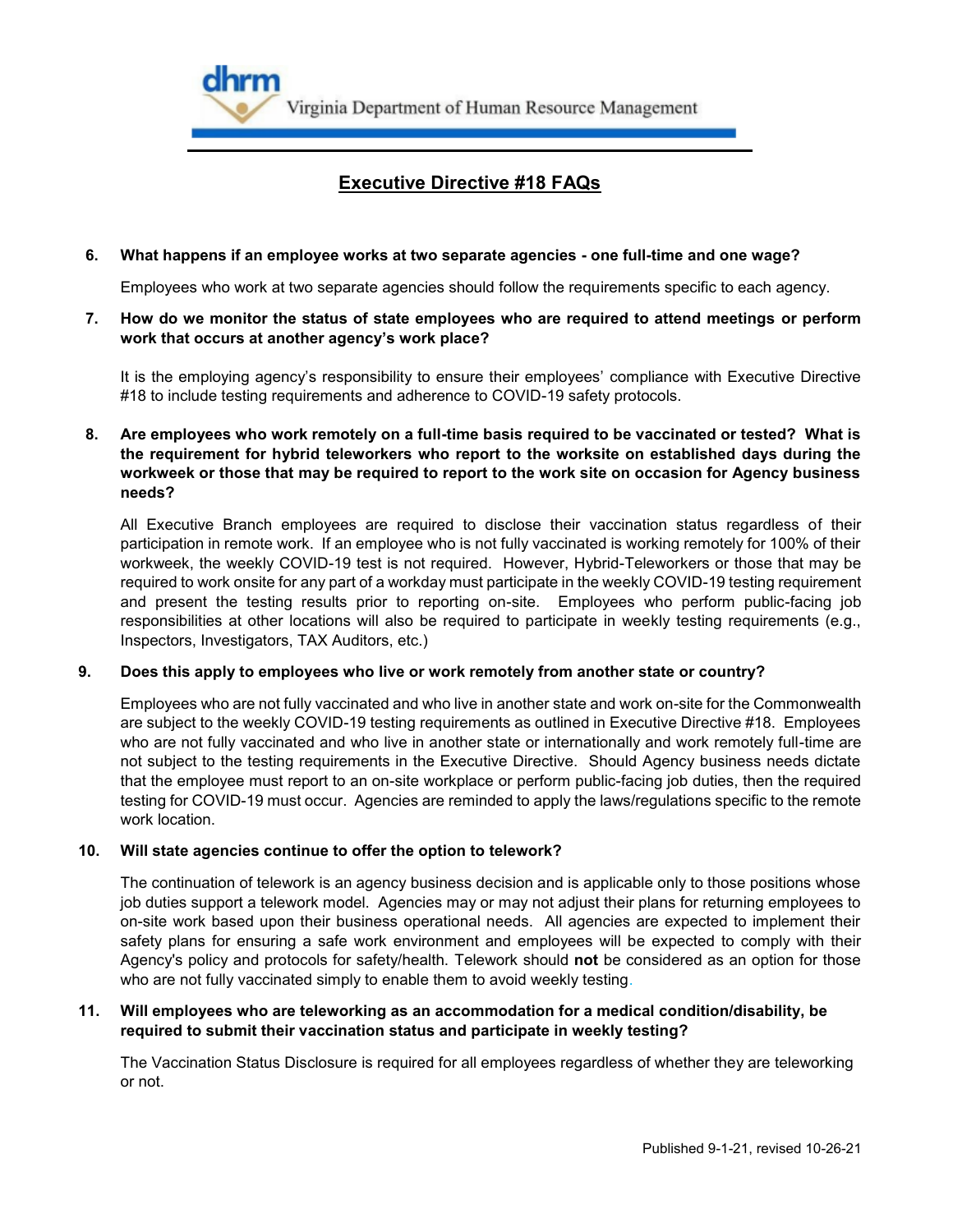

# **F. VACCINATION STATUS**

**1. Considering the lag time between the two-dose series to receive both vaccinations, are employees expected to be fully vaccinated by September 1? Will employees be in violation of the requirements in Executive Directive #18 if they are unable to be fully vaccinated by September 1st?**

Employees' vaccination status should be disclosed by September 1st. Employees who are not fully vaccinated (regardless of the reason) AND who are working on-site or performing public-facing duties off-site are subject to weekly testing until they become fully vaccinated as defined in the Interim Guidance on ED #18 - Employee Testing.

## **2. Is there further action needed for employees who are fully vaccinated once verification of vaccination is submitted?**

Employees will be asked to provide their vaccination status and submit documentation of their COVID-19 vaccination. Employees who are fully vaccinated and provide supporting documentation have completed the requirements established in Executive Directive #18.

#### **3. Are agencies expected to provide the vaccinations or should employees make their own arrangements to obtain a VACCINATION?**

Vaccinations are available at many pharmacies or medical centers and employees should make their own arrangements to get vaccinated. If they must schedule a vaccine appointment during normal work hours, the employee should follow their agency's process for requesting and using leave. The [VDH website](https://www.vdh.virginia.gov/covid-19-faq/vaccination/) provides additional information about vaccinations.

## **4. If an employee gets the COVID-19 vaccine and experiences side effects from it, what leave should be used if they are too sick to work?**

Agencies may permit employees to use up to 8 hours of PHEL for acquiring the vaccination(s) or for side effects experienced as a result of the vaccination. This leave is not available retroactively. Employees may also use traditional sick leave if applicable, family/personal, VSDP sick, recognition, overtime, annual, or compensatory leave. Such side effects are typically short-lived and will not usually be of a duration or severity warranting a short-term disability claim. [DHRM Policy Guide -](https://lnks.gd/l/eyJhbGciOiJIUzI1NiJ9.eyJidWxsZXRpbl9saW5rX2lkIjoxMDYsInVyaSI6ImJwMjpjbGljayIsImJ1bGxldGluX2lkIjoiMjAyMTEwMjcuNDc5NjIyNTEiLCJ1cmwiOiJodHRwczovL3d3dy5kaHJtLnZpcmdpbmlhLmdvdi9kb2NzL2RlZmF1bHQtc291cmNlL2NvdmlkLTE5L3BvbGljeS1ndWlkZS0tLXBvbGljeS00LTUyLXB1YmxpYy1oZWFsdGgtZW1lcmdlbmN5LWxlYXZlLWFwcGxpY2F0aW9uLXRvLWNvdmlkLTE5LWV2ZW50LXJldjEwMjYyMS5wZGYifQ.8gWr3Ooe8ySsEjUafhNa2_GXFZHz4UkdE3s9UoaKvgw/s/1263007291/br/114708815994-l) Policy 4.52 PHEL effective 9-1-21 and amended on 10-26-21 states that agencies may permit employees to use up to 8 hours of Public Health Emergency Leave (PHEL) for acquiring the vaccination(s) or for side effects experienced as a result of the vaccination. This leave year allocation of up to 8 hours of PHEL may also be used to acquire the COVID19 vaccination(s) or boosters or for time to recover from side effects.

#### **5. What is the target date or time frame for trying to become a fully vaccinated facility?**

There is no target date established for most state agencies. The Executive Directive mandates that employees must disclose their vaccination status by September 1, 2021 and undergo weekly testing if they are not vaccinated as soon as agency testing procedures are in place. However, some Higher Education Institutions have established different dates for compliance with their vaccination policies.

#### **6. Are employees considered to be working or on leave while attending a vaccination appointment?**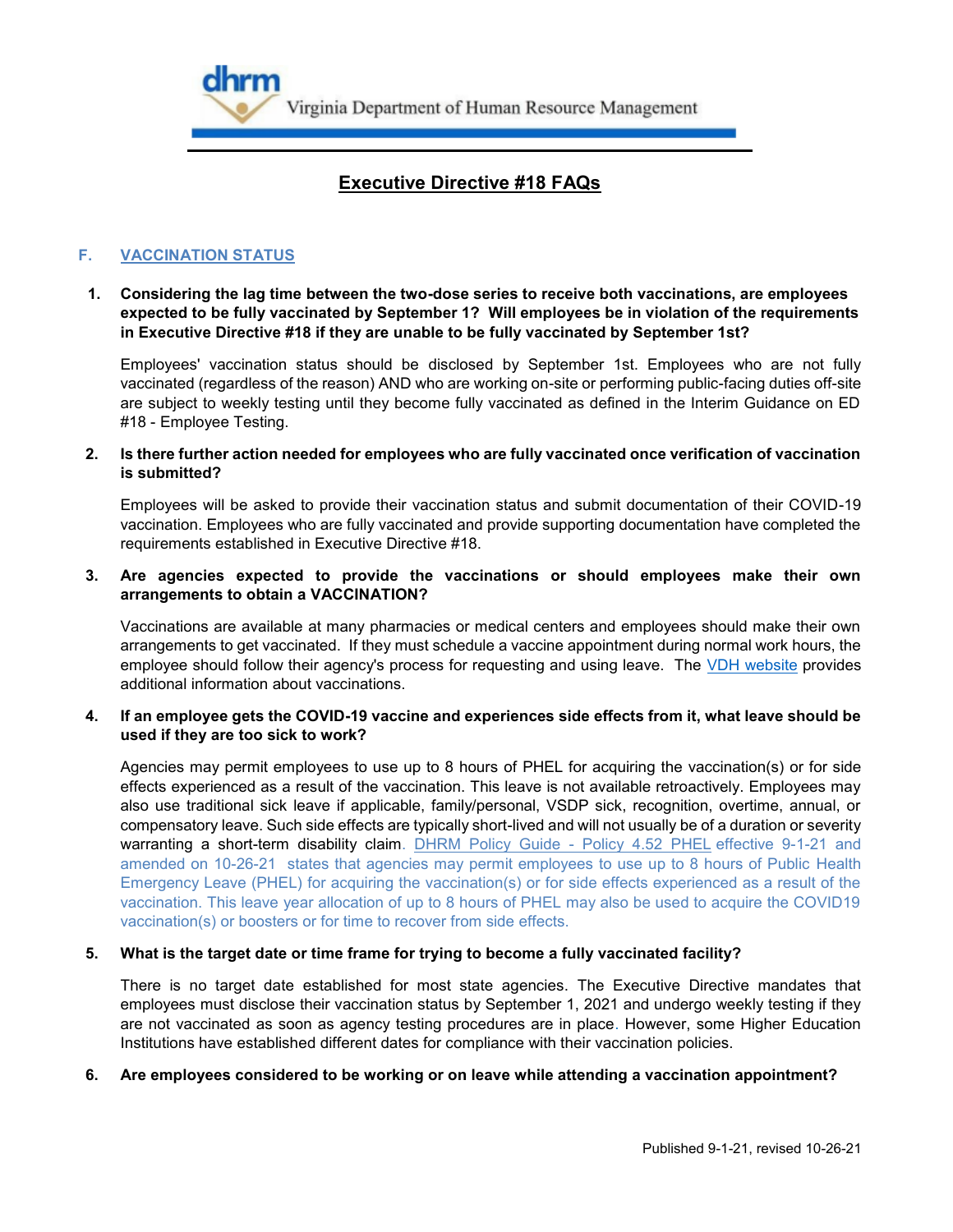

Agencies may permit employees to use up to 8 hours of PHEL for acquiring the vaccination(s) to include vaccine booster shots or for side effects experienced as a result of the vaccination(s). This leave is not available retroactively.

## **7. What type of leave does the employee have to use if they test positive during surveillance testing and are required to isolate for 10 days? Is PHEL available?**

Employees who test positive and are required to isolate due to a positive test result for COVID-19 may use up to 80 hours of PHEL\* beginning on September 1, 2021. Once the PHEL allotment is used, employees may use traditional sick leave, VSDP sick or family/personal leave if they participate in VSDP; and other leave such as overtime, recognition, annual, or compensatory. If the employee does not have available paid leave balances, then a pay dock or Leave without Pay is applicable. See the Policy 4.52 Public Health [Emergency Leave guidance document.](https://www.dhrm.virginia.gov/docs/default-source/covid-19/policyguide-policy4-52publichealthemergencyleaveapplicationtocovid-19event-8-15-21.pdf)

\*If an employee tests positive but is asymptomatic, the agency must consider if a telework option is available and suitable to the position's job duties before granting PHEL.

## **8. Who is going to be the agency's Vaccine Coordinator?**

DHRM recommends that Human Resources be involved in overseeing the agency's procedures associated with collecting vaccination status documentation and COVID-19 testing results. However, a designee may be appointed for outlying facilities or, if possible, an Agency's Safety Officer may fill this role. Designees must be held accountable for maintaining confidentiality and appropriate record-keeping.

# **9. Is it acceptable for Human Resources staff to receive/review an electronic copy of the vaccination card or other documentation or must the original document be reviewed in person? Is there guidance for determining the validity of the vaccination documentation?**

Originals of the vaccination documentation forms are not required. Electronic copies include scanned documents or photos of documents sent via email or text. Agencies should presume the validity of vaccination documentation unless there are other indicators the documentation may be falsified. An employee's submission of false or manipulated documentation is a violation of state policy and disciplinary actions shall apply.

Questions related to acceptable documentation of vaccination records from outside Virginia or outside the country should be referred to the policy box. policy@dhrm.virginia.gov

# **10. With regard to vaccination/testing records, will DHRM or VDH establish a database or other tracking tool for housing these records securely? If so, will it be employee self-service? (We prefer to keep this out of the employee personnel files and in a separate database/system of record.)**

There is presently no statewide data base for this purpose. Agencies may develop or contract for such systems provided they comport with VITA security standards. All vaccination status information and testing reports must be maintained separately from employees' official personnel records.

# **11. Is there any opportunity to leverage VAMS or any other potential database of information (VDH) to obtain vaccination information regarding state employees in bulk with employee consent/release?**